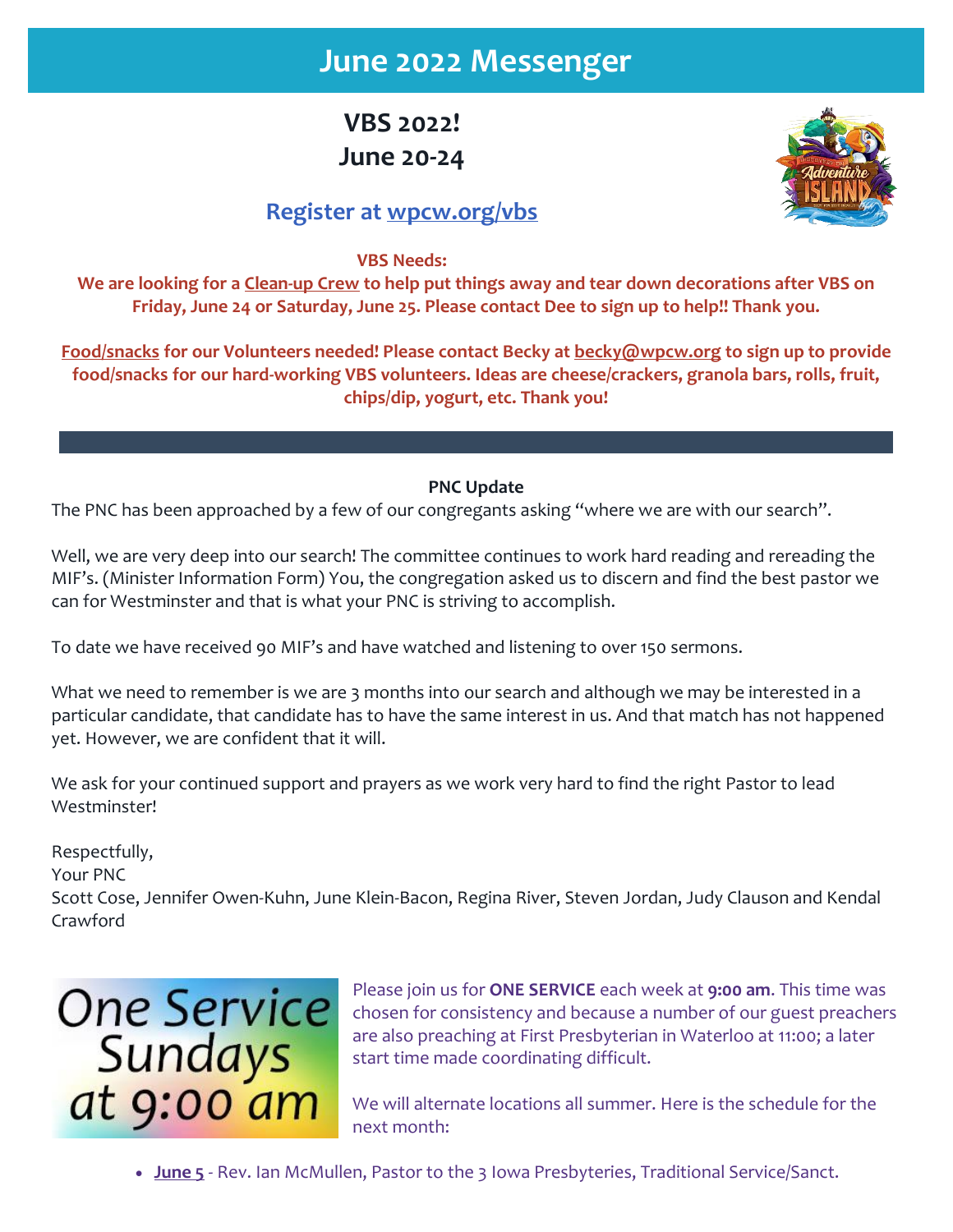#### **This Sunday is Pentecost - don't forget to wear red!**

- **June 12** John Butler, Contemporary Service/SLC
- **June 19** Rev. Dr. Annika Lister Stroope, Administrative Executive & Stated Clerk for 3 Iowa Presbyteries, Traditional Service/Sanct.
- **June 26** Rev. David Feltman, Contemporary Service/SLC

#### **Prayer Requests**

Carol Burger – passed away 5/25. Funeral service was held today at 10:30 am at Westminster.

*(Chad & Carrie Heinzerling 104 Carmela Dr., Hudson, IA 50643, 988-9349, [heinzerlingc@waterlooschools.org](mailto:heinzerlingc@waterlooschools.org) Will & Angie Tieskotter 5958 Kimball Ave., W'loo '01, 231-6474[, wakotter@mchsi.com](mailto:wakotter@mchsi.com) Brian & Melanie McElhose 4309 Spruce Hills Dr., CF 50613, 269-5396[, mcelhose@cfu.net\)](mailto:mcelhose@cfu.net)* 

> Michelle (Jim) Galanits – prayers as she is scheduled for foot surgery June 3. *(2718 Edgemont, W'loo '02; 239-2136[; michelle.galanits@gmail.com\)](mailto:michelle.galanits@gmail.com)*

> > Prayers for our church staff this summer.

**Prayer Requests** – if you know of someone who could use prayers, a call or visit, please call the church office and let them know.

> **Joys** Prayers to all our beloved church members.

If you would like to send a birthday card, here is a list of special birthdays to those 80+ years this week: Joan Schafer, 2529 160<sup>th</sup> St., Traer, IA 50675, celebrating her 80th birthday June 7

Special Anniversaries (50+ years) this week are: John & Jean Butler, 7048 Soppe Farm Rd., Waterloo, IA 50702, celebrating on June 8

> **Teacher Appreciation Lunch for Kingsley**

We will be hosting a lunch for all the teachers at Kingsley on Thursday, June 2. As a Partners-in-Ed with them, we felt it was important to give them a big THANK YOU and show our appreciation for all they have done during this past year.

#### **Pantry Help Needed!**

This Saturday, June 4 we are in need of 1 more volunteer to help pass out food. Volunteers are needed from 8:30 am - 11. Please contact the church office to sign up.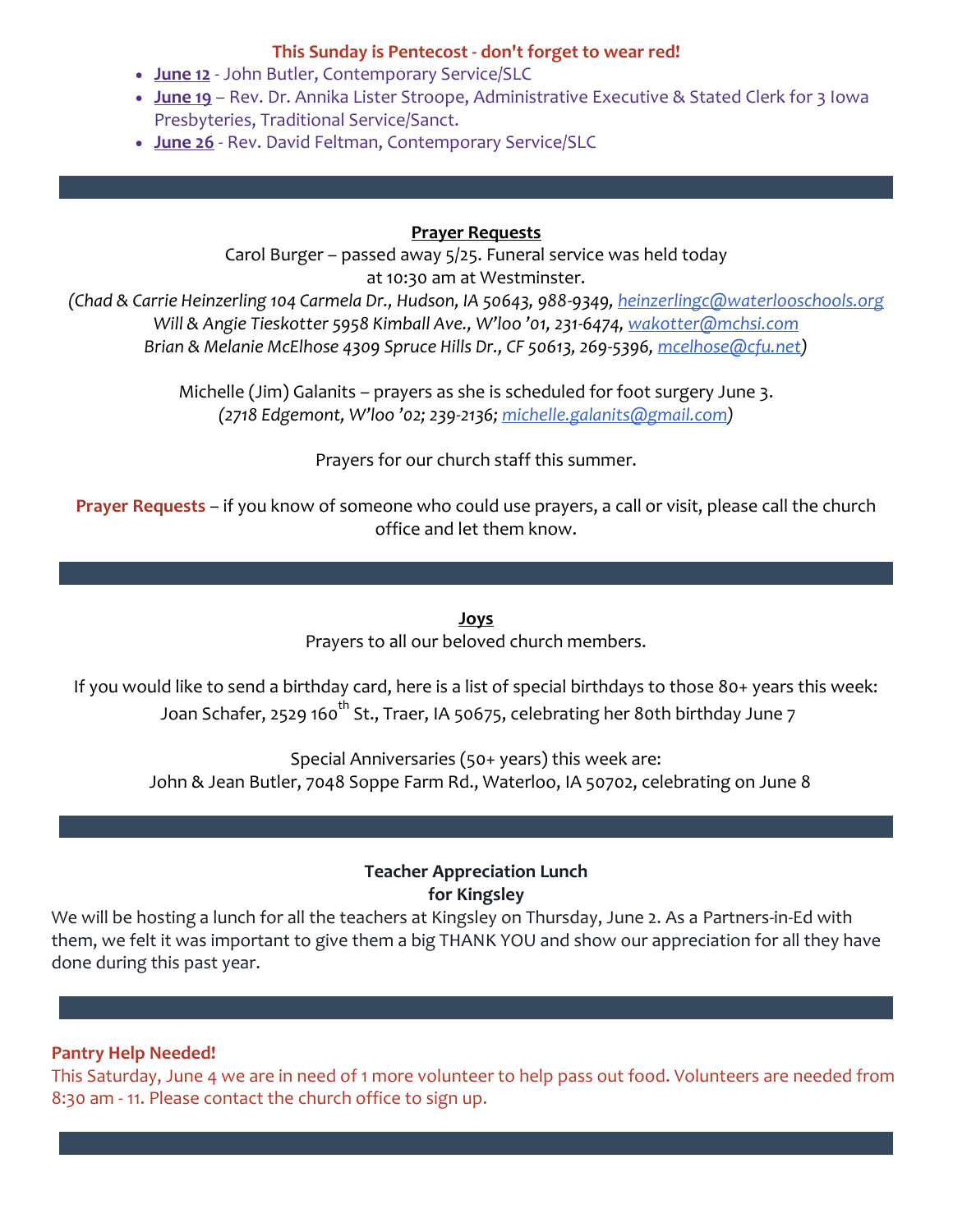#### **Card Making Class**

On Thursday, June 9 at 2:00 pm, we will hold our monthly card making class. Cost is \$15 and that includes all the materials needed to make 4 cards. Please sign up in the Welcome Center or email [jodi@wpcw.org](mailto:jodi@wpcw.org) so the teacher knows how many kits to make up! This class is open to anyone who would enjoy an hour or so of fellowship!

### **Car Wash Youth Fundraiser Sunday, June 12, 10am - noon**

The youth will be in the back parking lot washing cars for a \$5 donation. You can also make a donation at the Kiosk. Your support will be greatly appreciated!





#### **Women's Book Club**

The Westminster Women's Book Club meets via Zoom on the 3rd Sunday of the month at 6:00 pm. This group is open to all women! If you would like to be added to the Zoom invite list contact Sandy Lewis at [sandycnm@cfu.net](mailto:sandycnm@cfu.net) or 319-504-2802 or Vicki Grimes at [vicki.grimes@uni.edu](mailto:vicki.grimes@uni.edu) or 319-240-5296.

**June 19** - "The Children's Blizzard" by Melanie Benjamin **July 17** - "The Mystery of Mrs. Christie: A Novel: by Marie Benedict

#### **Scrip**

The scrip tables will be open this summer on June 5, July 10 and August 7. You can also contact the church office during the week.





#### **Blue Worship & Rejoice Hymnals**

On a table in the Welcome Center are some of the old hymnals Westminster used. Please help yourself.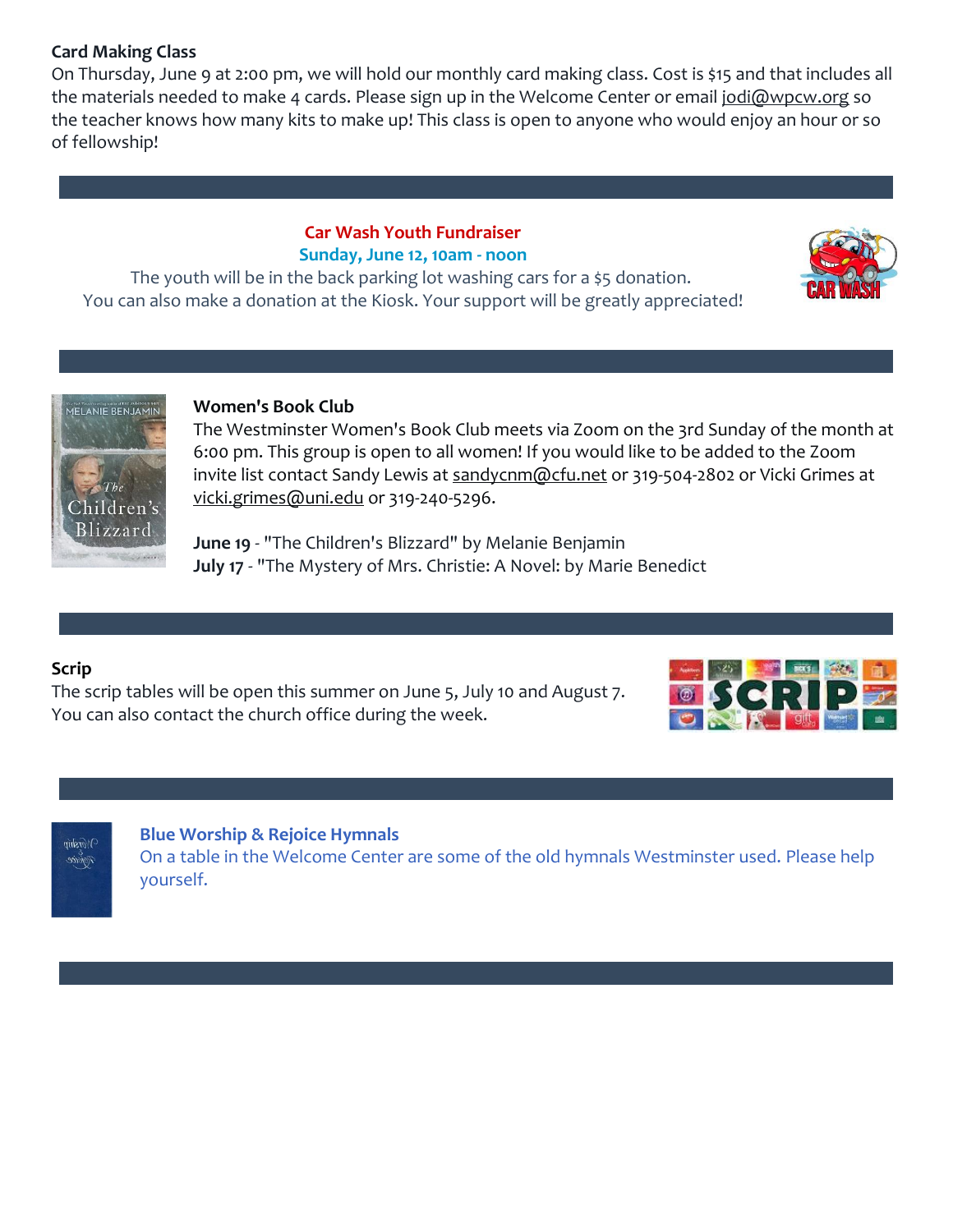

#### **Wes Pres Youth**

Our youth did not stop meeting on April 27! They have continued to gather for fun events and fellowship on Wednesday evenings! Just in May alone they met at Chilitos for dinner, they had an evening of kickball and slip-n-slide, they went disc golfing and this past week graduations were attended! We are grateful for our youth leader Steven Jordan who continues to make sure the youth have a place to continue meeting on Wednesday nights! The smiles say it all!

# **Upcoming** EVENTS

June 12th: Car Wash Youth Fundraiser 20th - 24th: Vacation Bible School

July 11th - 16th: Great Escape 16th - 24th: Sr. High Trip



We would like to thank everyone for the outpouring of words, cards, and gifts as we say goodbye to Westminster. We will remember our time here with fondness. May God's peace be with you. Dan, Blair, Natalie, and Soren Voigt

Dear Westminster,

Thank you so much for your donation of your church social hall for the Northeast Iowa Brain Injury Alliance Trivia Night. The setting is perfect for the event and the use of the kitchen is priceless. The Trivia Night is our only fundraiser of the year and the money we made goes toward events and outings for people living with brain injuries and their families.

\_\_\_\_\_\_\_\_\_\_\_\_\_\_\_\_\_\_\_\_\_\_\_\_\_

\_\_\_\_\_\_\_\_\_\_\_\_\_\_\_\_\_\_\_\_\_\_\_\_\_

Steven Eilers NEIA BIA Board Member and Support Group Leader

Dear Staff and Members of Westminster,

We want to thank you for the loan of costumes and risers for our recent spring musical at First Baptist. Thanks for being a great partner in ministry and your willingness to share music and more with us. It was a great help. Carol & Toby Teare

\_\_\_\_\_\_\_\_\_\_\_\_\_\_\_\_\_\_\_\_\_\_\_\_\_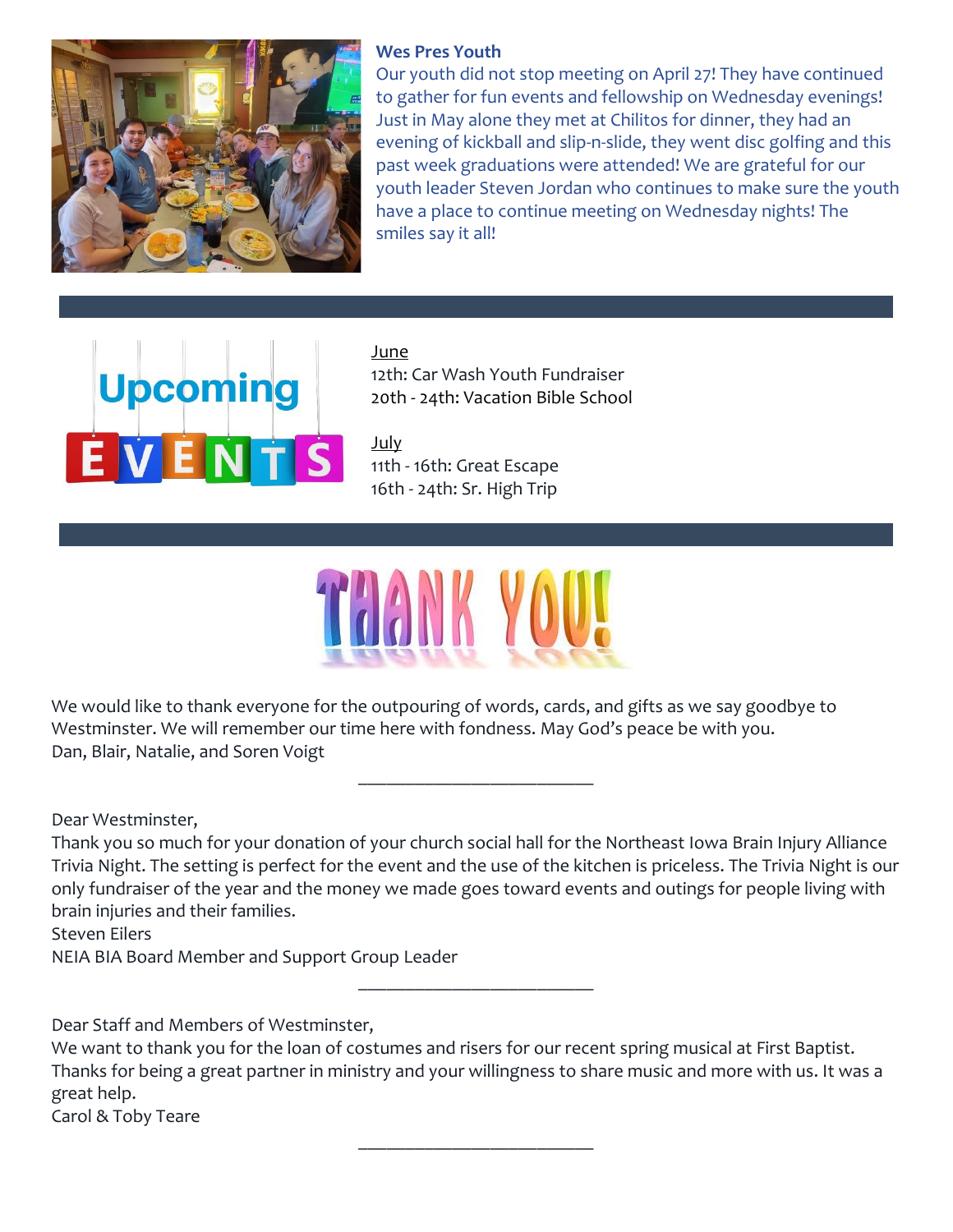Dear Members of Westminster,

I wish to send a heartfelt thank you to all who sent cards, made phone calls and prayed for me these past several months. Your support and prayers were greatly appreciated. Kim Porter

**Summer Camp at Lakeshore Center at Okoboji** Hey, if your kids would be interesting in attending camp this summer, check out this link. [www.lakeshorecenteratokoboji.org/summer-camp](https://r20.rs6.net/tn.jsp?f=001z_9utLNwaduytiiaQdgt9EJCbyPNh12iJVDnwO7jUI9MbT_eNEcINIJmsuHZ7AuoC4e3a7tBioRfsb-6Bfy6-qw8vPHtSK3NDo38rixDIymTbOP9eoYSUsIWspzojP1jbQ-D-KXo2PLeUV8R7vvrM1ZiewGieYhOsMbaOmXCb6APv1_-KcfPgw==&c=SzVxJXZsKr--itffzo-QVPP4ulNpkq7Zf2C6d3RLMpk-d-7LOP08Bw==&ch=2tNcwCgRoWqB7YrbL0tizNLaPoa34iwFjSkZRTV-VyrBTOP7u2EezQ==)





#### **Save the Date!**

Westminster will once again host a packing event for Feed My Starving Children. The dates are: October 17 - 19!

#### **Financial Report**

|                                  | <b>APRIL</b> |                 | <b>APRIL</b> |           | YTD |                 | YTD |            | <b>BUDGET</b> |            | <b>BUDGET</b> |            |
|----------------------------------|--------------|-----------------|--------------|-----------|-----|-----------------|-----|------------|---------------|------------|---------------|------------|
|                                  |              | 2022            |              | 2021      |     | 2022            |     | 2021       |               | 2022       |               | 2021       |
| <b>TOTAL REVENUE</b>             | S            | 43,800.02       | S            | 41,530.32 | S   | 180,716.22      | S   | 179,701.72 | S             | 595,484.00 | S             | 665,681.00 |
|                                  |              |                 |              |           |     |                 |     |            |               |            |               |            |
| <b>ADMINISTRATION</b>            | S            | 3,235.73        | S            | 3,198.98  | S   | 8,961.38        | S   | 9,571.45   | S             | 29,500.00  | S             | 26,200.00  |
| <b>OPER &amp; MAINT</b>          | S            | 12,484.66       | S            | 6,844.53  | S   | 41,593.76       | S   | 23,381.91  | S             | 95,000.00  | S             | 86,000.00  |
| <b>CHRISTIAN ED</b>              | S            | 749.81          | S            | 1,089.02  | S   | 2,375.22        | S   | 2,143.28   | S             | 15,550.00  | S             | 14,550.00  |
| <b>PERSONNEL</b>                 | S            | 30,065.86       | S            | 22,433.67 | S   | 114,397.63      | S   | 101.255.89 | S             | 366,877.00 | S             | 462,125.00 |
| <b>MISSION</b>                   | S            | 3,900.00        | S            | 3,350.00  | S   | 13,098.91       | S   | 14,397.74  | S             | 48,500.00  | S             | 47,000.00  |
| <b>MUSIC &amp; WORSHIP</b>       | S            | 343.59          | S            | 404.10    | S   | 1,609.57        | S   | 282.69     | S             | 14,600.00  | S             | 4,023.00   |
| <b>STEWARDSHIP</b>               | S            |                 | S            |           | S   | ٠               | S   | 33.52      | S             | 1,000.00   | S             | 1,000.00   |
| <b>HOSPITALITY &amp; DEACONS</b> | S            | 343.95          | S            | 302.90    | S   | 602.37          | S   | 900.21     | S             | 3,000.00   | S             | 2,000.00   |
| <b>MEMBERSHIP &amp; OUTREACH</b> | S            | 163.04          | S            | 22.28     | S   | 384.04          | S   | 322.28     | S             | 3,400.00   | S             | 3,400.00   |
| <b>PER CAPITA</b>                | S            | 1,504.75        | S            | 1,615.25  | S   | 6,019.00        | S   | 6,461.00   | S             | 18,057.00  | S             | 19,383.00  |
| <b>TOTAL EXPENSES</b>            | S            | 52,791.39       | S            | 39,260.73 | S   | 189,041.88      | S   | 158,749.97 | S             | 595,484.00 | S             | 665,681.00 |
|                                  |              |                 |              |           |     |                 |     |            |               |            |               |            |
| <b>REVENUE OVER EXPENSES</b>     | S            | $(8,991.37)$ \$ |              | 2,269.59  | S   | $(8,325.66)$ \$ |     | 20,951.75  |               |            |               |            |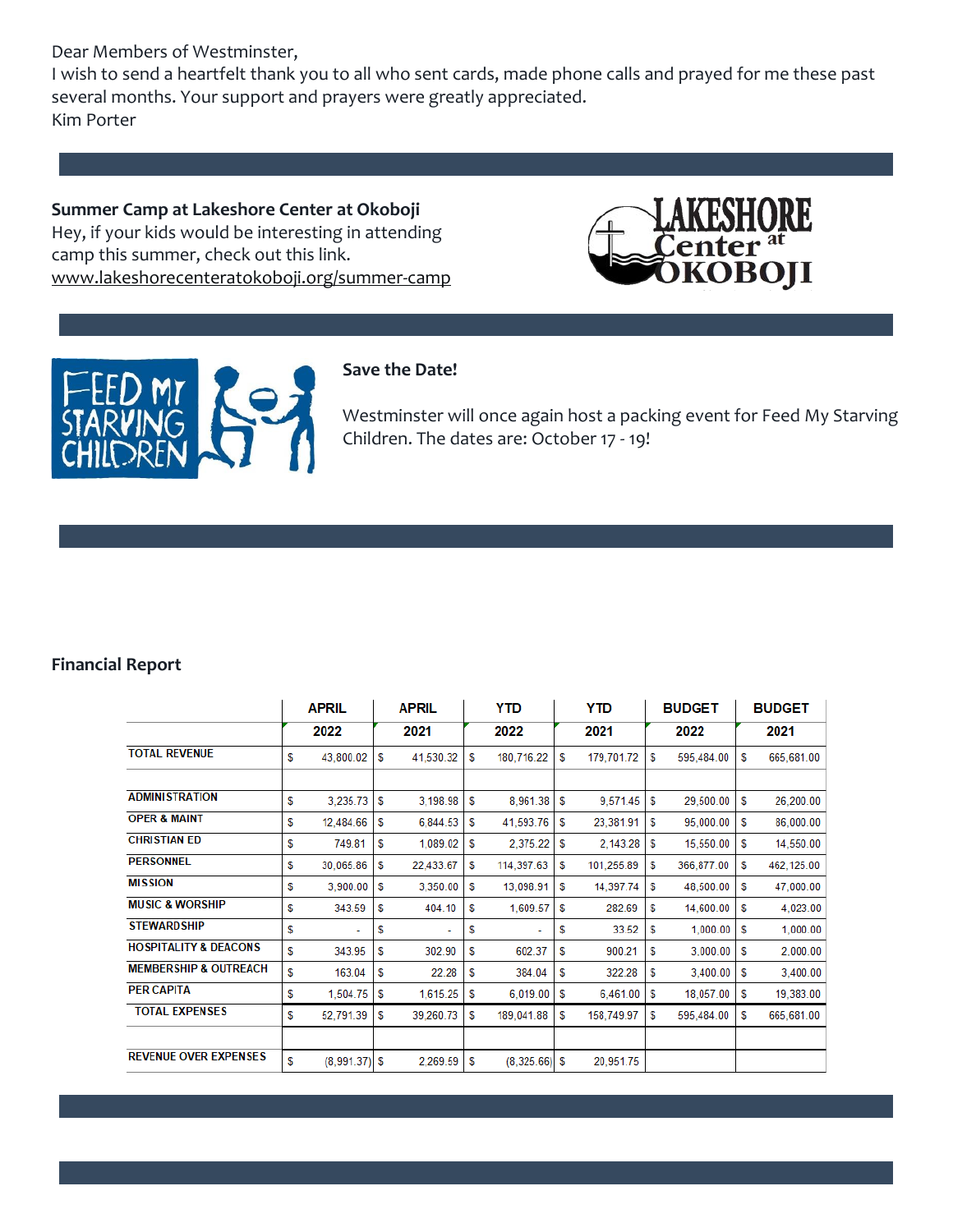Are you looking for a way to support Westminster? Check out the options at [wpcw.org/giving](https://r20.rs6.net/tn.jsp?f=001z_9utLNwaduytiiaQdgt9EJCbyPNh12iJVDnwO7jUI9MbT_eNEcINLv7Ix3X6qUg6T5ITf7VbWWw0Fq4EHb4fq1ZbCDirzLLBeV-ZcNRsNuJsOsidEwzp2kfr2yR_krgs9krZ4V2aNUP2zGz9YXWaw==&c=SzVxJXZsKr--itffzo-QVPP4ulNpkq7Zf2C6d3RLMpk-d-7LOP08Bw==&ch=2tNcwCgRoWqB7YrbL0tizNLaPoa34iwFjSkZRTV-VyrBTOP7u2EezQ==)

#### **Announcements**

- To watch previous worship services, go to [wpcw.org/worship.](https://r20.rs6.net/tn.jsp?f=001z_9utLNwaduytiiaQdgt9EJCbyPNh12iJVDnwO7jUI9MbT_eNEcINOaEe5Rbh5wwpbkfeRHrPqm1Nf39D0XsNrDUKPVzG2wkPixWcSHREQeU3tTE2LKL4Ot6NgeuQDG63q_YihiF6jk_-tJLMRD2jg==&c=SzVxJXZsKr--itffzo-QVPP4ulNpkq7Zf2C6d3RLMpk-d-7LOP08Bw==&ch=2tNcwCgRoWqB7YrbL0tizNLaPoa34iwFjSkZRTV-VyrBTOP7u2EezQ==)
- LIKE and view what we are doing on Facebook at [https://www.facebook.com/wpcw.org](https://r20.rs6.net/tn.jsp?f=001z_9utLNwaduytiiaQdgt9EJCbyPNh12iJVDnwO7jUI9MbT_eNEcINOS_WtMAuIbOZ1LtUAxY2nEvXB7f36DI23AI7ngkKMTW5JuHHKgVNy_vnu-FX5hCiMSECR2UbCbQJ2Y3LODeUjITGV0WEXswZBYGrnp2HiEE&c=SzVxJXZsKr--itffzo-QVPP4ulNpkq7Zf2C6d3RLMpk-d-7LOP08Bw==&ch=2tNcwCgRoWqB7YrbL0tizNLaPoa34iwFjSkZRTV-VyrBTOP7u2EezQ==)
- Presbyterian Pantry will be open next on Saturday, June 4, from 9am-11. **We need 1 more volunteer for this Saturday.** Please sign up to help with the pantry at **[wpcw.org/volunteer](https://r20.rs6.net/tn.jsp?f=001z_9utLNwaduytiiaQdgt9EJCbyPNh12iJVDnwO7jUI9MbT_eNEcINKcslfoGxVQ09OqaecT7h7b8ovEFmt45nob_chc52Scx_e3tFAZF-40FDUosL1MXtWhjLub2TKduaw9ihKB89_rzutL2huUPhQ==&c=SzVxJXZsKr--itffzo-QVPP4ulNpkq7Zf2C6d3RLMpk-d-7LOP08Bw==&ch=2tNcwCgRoWqB7YrbL0tizNLaPoa34iwFjSkZRTV-VyrBTOP7u2EezQ==)**.
- Piecemakers are meeting every Thursday 9:00 am to noon. Non-sewers are welcome!
- Zumba classes are being held in the SLC on Tuesdays @ 5:30 pm. All are welcome; donations accepted.
- Daily devotional books, *These Days* and *Our Daily Bread*, are available in the Welcome Center next to the prayer shawl cart.